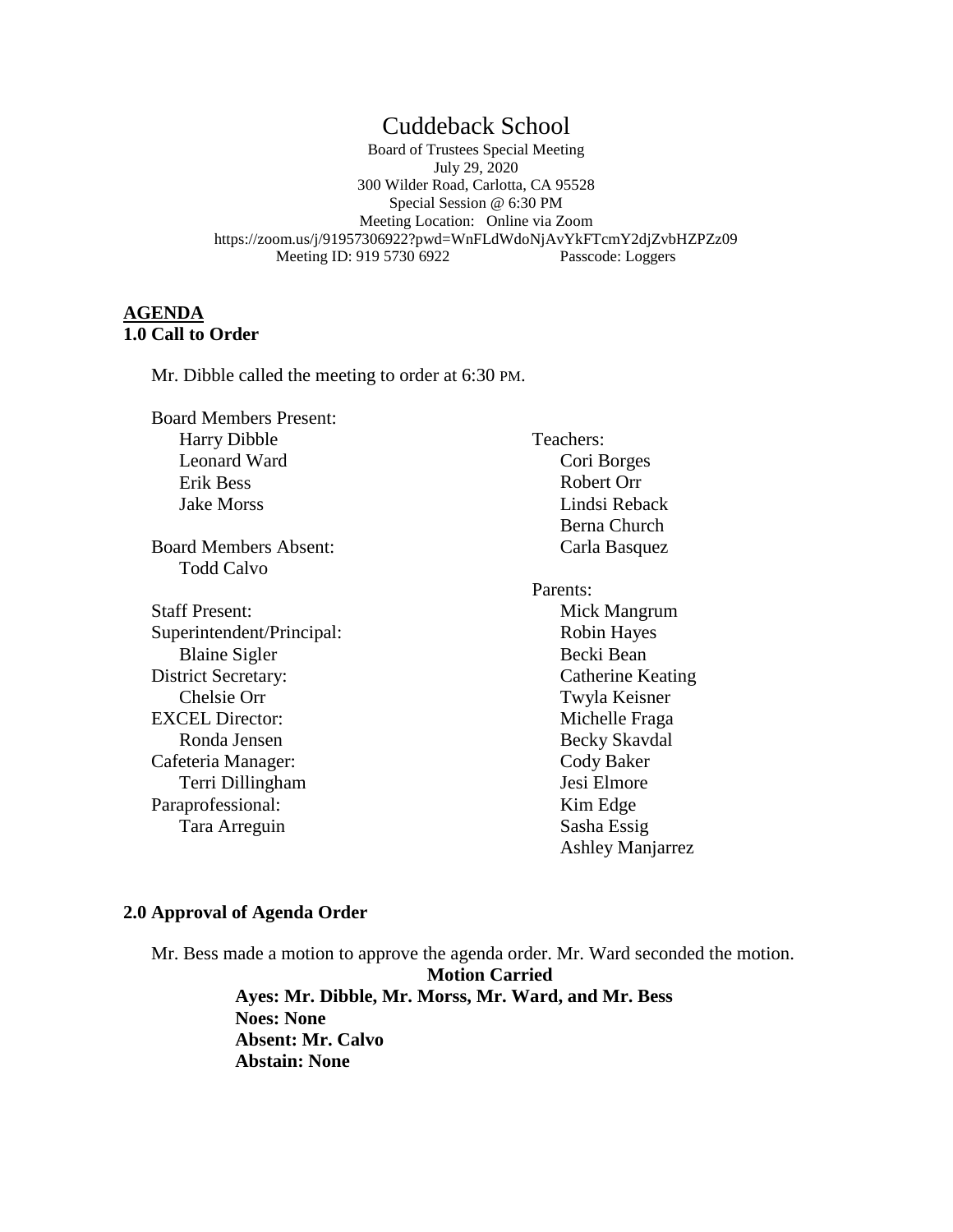#### **3.0 Community Comment**

Community asked the Board which options are being considering.

Community comment was postponed until after pertinent information is presented.

### **4.0 Information, Discussion, Possible Action Items**

4.1 Information/Discussion Item: School Re-Opening Plan Information

Cuddeback sent out a survey consisting of 9 questions regarding the various options for reopening school in the fall. Mr. Sigler present the Board with the results of the survey.

The community, Mr. Sigler and the Board discussed various issues regarding school reopening and the restrictions associated with the reopening, such as masks and social distancing.

A distance learning option was also discussed.

Mr. Dibble asked what the requirements were for the type of mask. Mr. Sigler said that multi-layer masks are acceptable, as well as "doctor-style" masks. He recommends that children be part of the decision process when choosing the right mask for themselves; one that they will wear comfortably for long-periods of time. Mr. Dibble is concerned about the availability of masks.

Mrs. Church asked about effectively cleaning the area. Mr. Sigler explained that it would be part of school, with students assisting to ensure the classroom, laptops, etc. are cleaned and safe to use. The school is also looking into hiring a cleaning crew to help sanitize the classrooms on a monthly basis.

As of today, most schools in the Eel River Valley are undecided on whether they will be coming back to in-person schooling in the fall, due to rising COVID-19 cases in Humboldt County. As some of the districts start school before Cuddeback, we will see some of the obstacles they face and what challenges we will have to overcome for reopening.

Mr. Sigler shared with the Board the possibility of COVID-19 testing being made a priority to teachers and school staff. It is recommended that all school staff be tested every 2 months on a rotating cycle. This, however, is not for symptomatic persons, but for regular health screenings. Mr. Sigler also discussed what happens if Humboldt is placed on the watch list and whether is will affect the reopening of the school and possible future closures. He also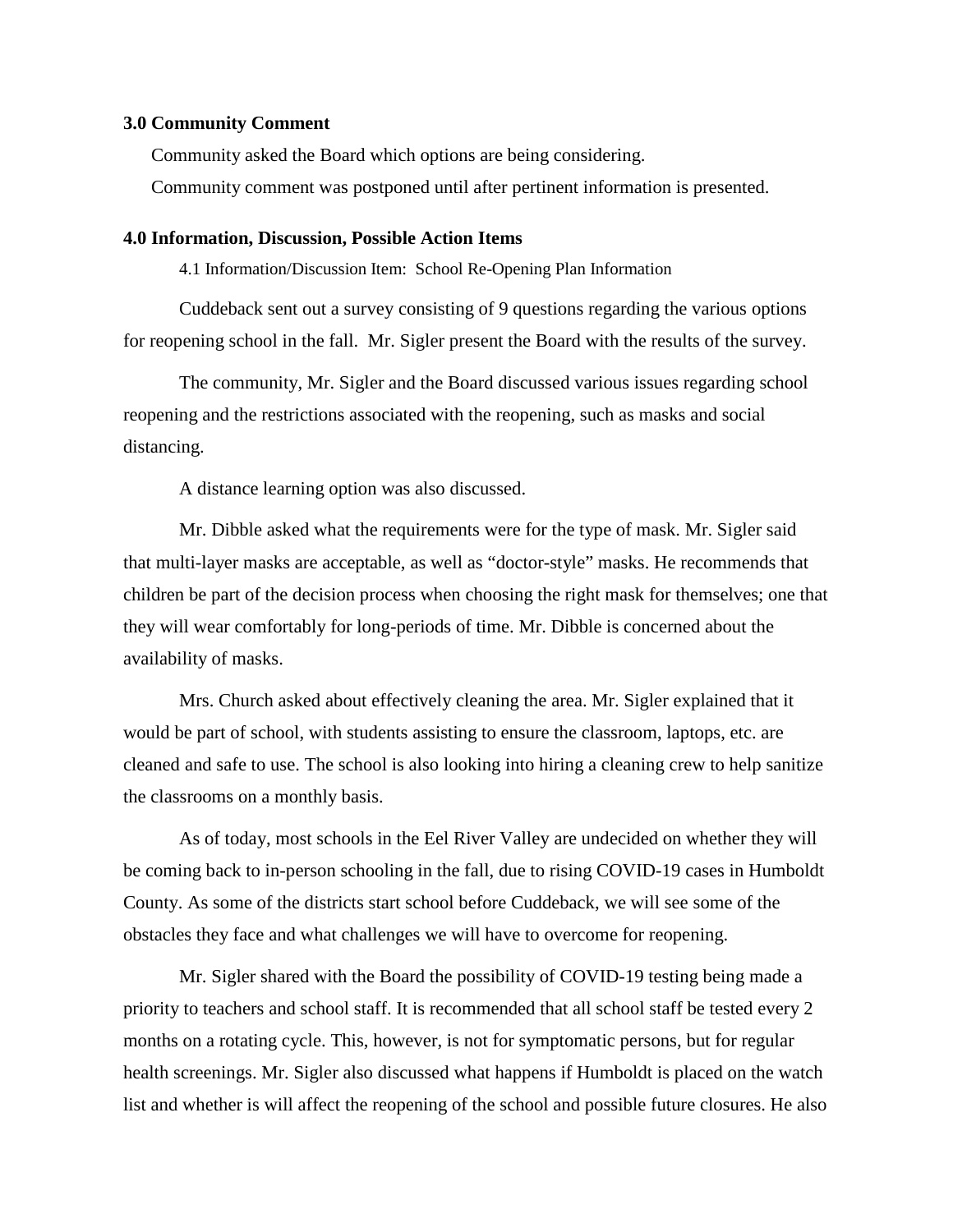discussed what protocols exist for if a student of teacher is diagnosed with COVID-19 and what quarantined measures will be placed on classrooms or the entire school. If a student tests positive, the entire cohort or class will be quarantined to distance learning for 14 days. If Cuddeback has a confirmed case, the school will notify the school community.

As a precaution, any student with flu symptoms will be required to stay home until 36 hours after symptoms subside.

One possible schedule would be in-person learning, with a modified schedule of a minimum day every day. With the remaining 2-3 hours of school being taught by distance learning.

The board discussed how the cafeteria would operate, including breakfast and lunch. They also discussed our resource department and how the various cohorts will come together and what precautions will be implemented to help social distancing with the cohorts.

Mr. Sigler presented the board with the other possibility of the Hybrid/Blended model return. With smaller cohorts and varying times, with the possibility of one cohort attending inperson school 2 days a week and another cohort attending 2 days a week with one day a distance learning day for both cohorts.

The community and Mr. Sigler discussed in depth the various hardships when considering hybrid/blended or distance learning options, such as internet access, working parents, childcare, etc.

The Cuddeback staff and faculty expressed their concerns regarding the various reopening options and which option they preferred.

The board will reconvene in one week to further discuss the options and vote.

# **5.0 Adjourn**

Mr. Dibble adjourned the meeting at 9:51 PM.

# **Upcoming Regular Meeting Dates:**

August 5 (Special Meeting) August 12 September 9